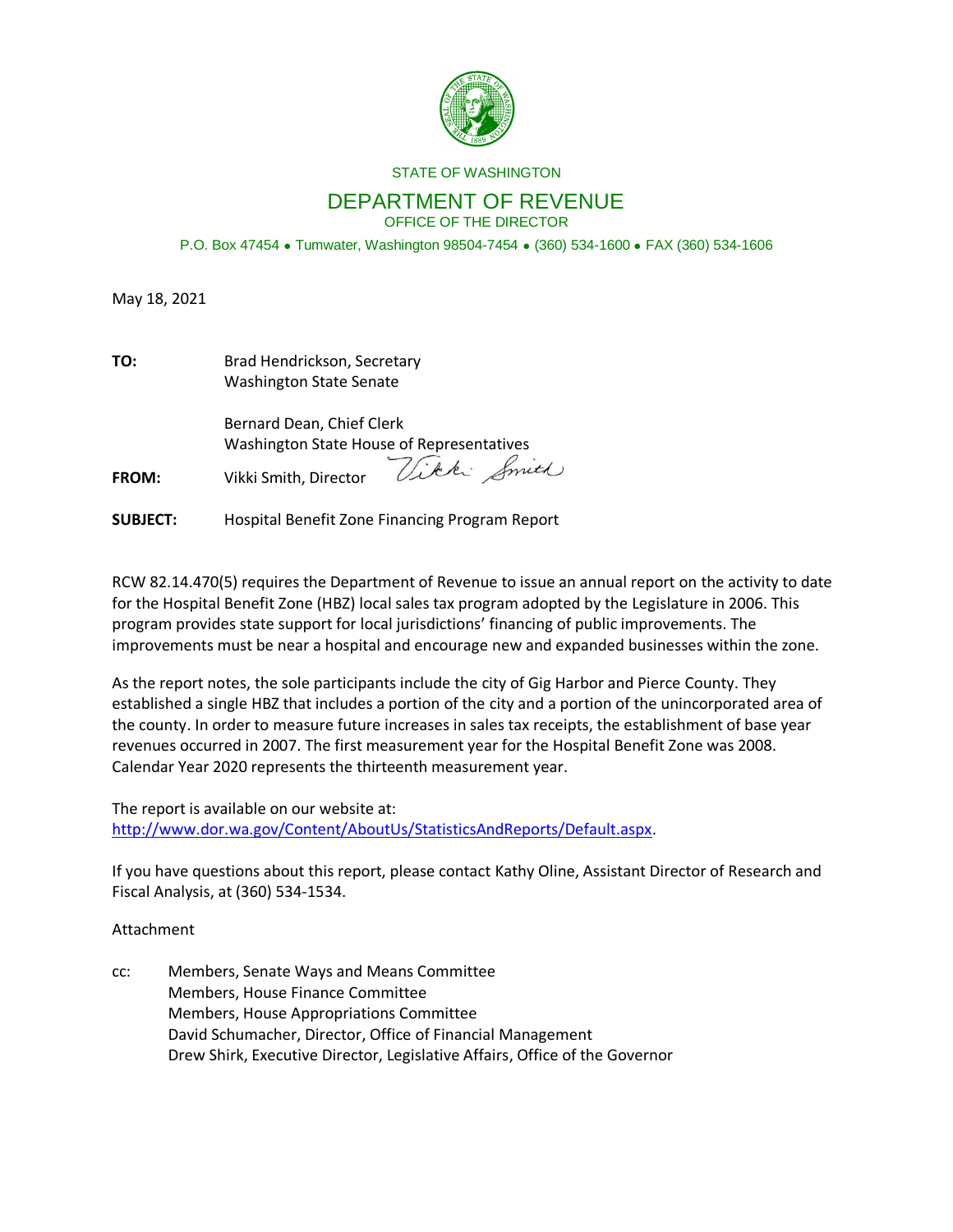# **Hospital Benefit Zone Financing Program**

2021 Report to the Legislature Covering Calendar Year 2020 Activity Pursuant to RCW 82.14.470



During the 2006 session, the Legislature adopted SHB 2670 Chapter 111, Laws of 2006, creating the Hospital Benefit Zone (HBZ) financing program. The program helps local governments finance public improvement projects that encourage private development within the HBZ and support the development of a hospital. The program requires the Department of Health (DOH) to issue a certificate of need for a hospital. The program requires the Department of Revenue (Department) to make a report available to the public and the legislature by June 1 of each year that includes:

- A list of public improvements undertaken by local governments and financed in whole or in part with hospital benefit zone financing; and,
- A summary of information provided to the Department by local governments.

## **Program Use**

The Gig Harbor Hospital Benefit Zone is the only approved HBZ.

## **Project History**

Franciscan Health Systems received approval from the DOH in May 2004 to build an 80-bed community hospital in Gig Harbor to serve the people of Gig Harbor, Key Peninsula, and south Kitsap County. DOH issued a "certificate of need" as part of the approval process. The hospital opened March 17, 2009. Infrastructure improvements continue in the north Gig Harbor area around the new hospital. Tax increment financing in the HBZ pays for the cost of infrastructure improvements associated with development around the new hospital.

The city of Gig Harbor established an HBZ and Franciscan Health Systems built the hospital. The city of Gig Harbor contributes incremental sales tax revenues from the HBZ for public improvements. Pierce County helps finance public improvements within Gig Harbor's HBZ by contributing incremental sales tax revenues from the HBZ area.

In November 2006, the Department approved Gig Harbor's HBZ. The sales tax location codes for the new zone became effective January 1, 2007.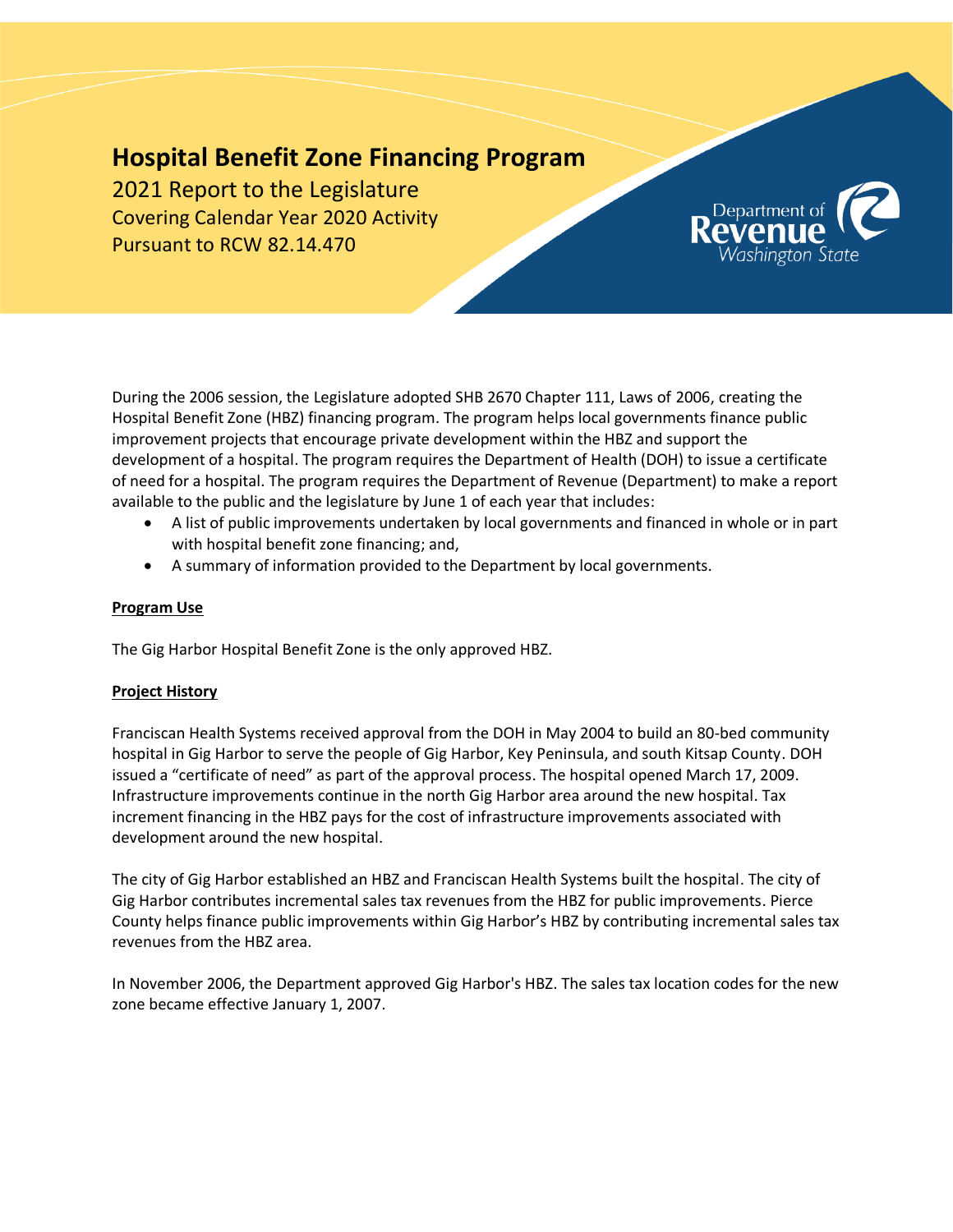## **Program Summary**

Once designated an HBZ, under chapter 39.100 RCW, the measurement of incremental increases in certain state and local sales and use tax revenues generated in the HBZ begins. Financing for eligible public improvement projects comes from the incremental local tax revenue and revenue from other local public sources. The state matches the incremental local tax revenue and the revenue from other local public sources.

The local government sponsoring the HBZ receives the state contribution through a local sales and use tax authorized under RCW 82.14.465 (commonly referred to as the "HBZ tax"). This HBZ local sales and use tax is credited against the state sales and use tax, so the sales and use tax rate borne by the consumer does not increase. Instead, the HBZ tax shifts revenue from the state general fund to the sponsoring local government. To impose the HBZ tax, a local government receives approval from the Department. The tax rate for the HBZ tax may be as high as 6.5 percent. However, the rate must be no higher than what the local government needs to receive its entire annual state contribution. A local government receives in any fiscal year from the state through the HBZ tax the lesser of:

- 1) \$2 million;
- 2) The local matching funds provided by the local government; or
- 3) The incremental state revenue received by the state in the previous year because of economic development within the zone.

Revenue from the HBZ tax pays the principal and interest on bonds issued to finance the public improvements or pays for the local public improvements within the HBZ. The state contribution continues until:

- 1) 30 years from the imposition date of the HBZ tax;
- 2) The eligible public improvements are paid for; or,
- 3) The principal and interest on bonds issued to finance the eligible public improvements are retired.

In 2011, the Legislature passed SSB 5525 making the following technical changes to the HBZ program:

- The definition of public improvements expanded to include construction, maintenance, and improvement of state highways that connect to the HBZ, including interchanges.
- Modifications to the public improvements can happen after the local government amends the adopted ordinance and holds a public hearing.
- Local governments levying the HBZ tax are not required to spend the tax revenues in the same fiscal year they receive the revenues.
- Local matching funds may include amounts expended by a hospital in the HBZ and may be applied to one year or carried forward and used in later years.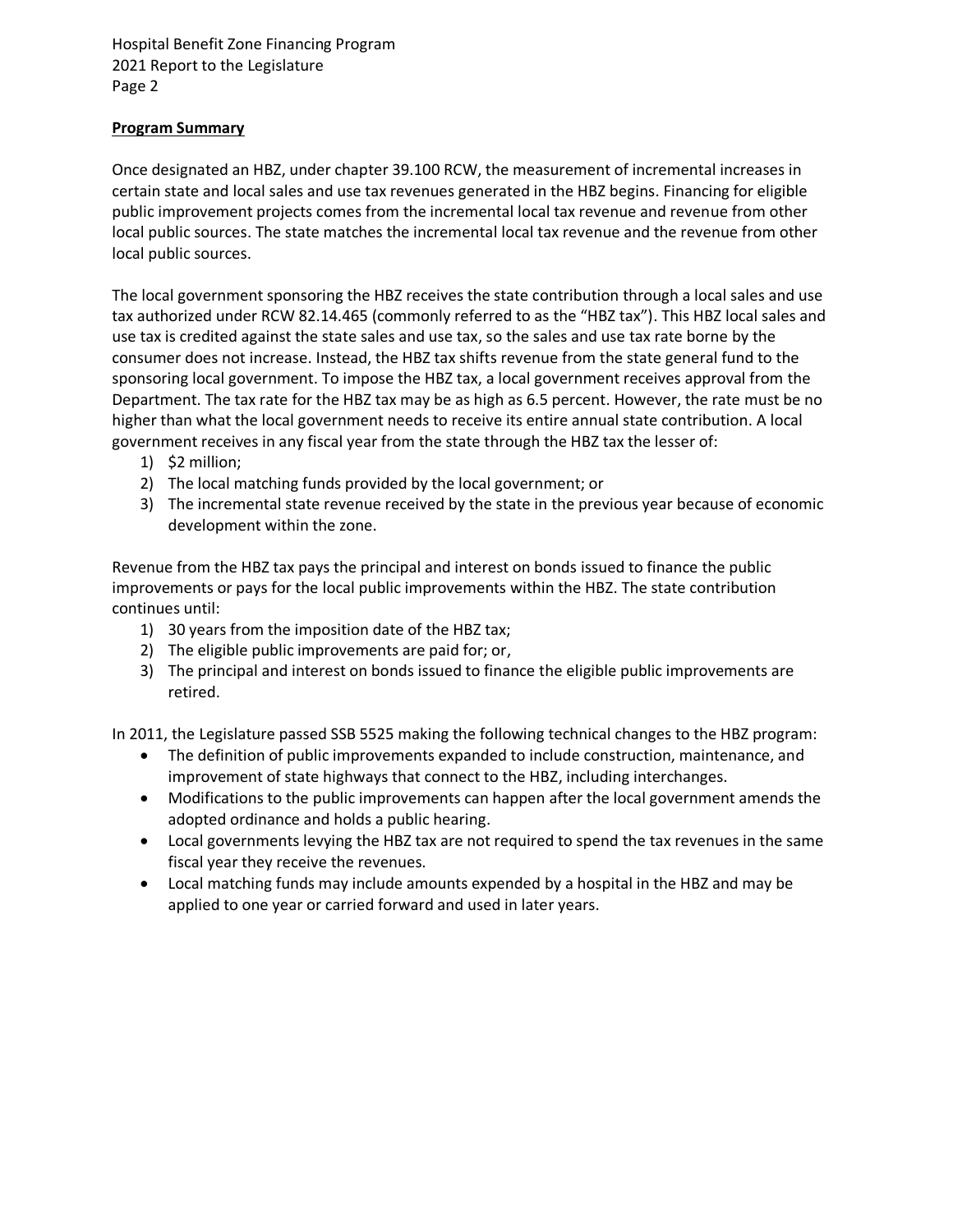## **Gig Harbor Base Year Information**

Future calculations of incremental state and local sales and use tax revenues require determining base amounts. For the Gig Harbor HBZ, the base year was Calendar Year 2007. In 2007, taxable activity in the HBZ generated:

- $\bullet$  \$4,549,774.73 in state sales and use taxes;
- \$452,358.56 in tax distributions for Gig Harbor; and,
- $\bullet$  \$241,427.15 in tax distributions for Pierce County.

The distributions for Gig Harbor and Pierce County come from the 0.5 percent basic and 0.5 percent optional local sales and use taxes authorized in RCW 82.14.030. In the years following 2007, state and local sales and use tax revenues within the HBZ are measured against these base year figures to determine the state contribution provided through the HBZ tax.

#### **Gig Harbor Measurement Year Information**

Calendar Year 2008 was the first measurement year for the Gig Harbor HBZ. The following table shows annual revenues for the base year and each measurement year within the HBZ.

| <b>Calendar</b> | <b>Measurement</b> | State 6.5% Sales |              |                       |
|-----------------|--------------------|------------------|--------------|-----------------------|
| Year            | Year               | and Use Tax      | Gig Harbor*  | <b>Pierce County*</b> |
| 2007            | <b>Base</b>        | \$4,549,774.73   | \$452,358.56 | \$241,427.15          |
| 2008            | 1                  | 12,630,698.22    | 1,393,212.25 | 532,002.85            |
| 2009            | $\mathcal{P}$      | 13,157,465.88    | 1,402,159.62 | 604,518.24            |
| 2010            | 3                  | 12,453,810.01    | 1,412,688.50 | 486,271.60            |
| 2011            | 4                  | 10,746,554.68    | 1,185,280.38 | 453,658.22            |
| 2012            | 5                  | 9,237,518.56     | 969,904.98   | 438,181.79            |
| 2013            | 6                  | 12,786,090.21    | 1,325,840.34 | 624,068.04            |
| 2014            | 7                  | 16,638,369.51    | 1,834,108.84 | 702,702.26            |
| 2015            | 8                  | 18,225,233.20    | 1,973,002.70 | 807,208.88            |
| 2016            | 9                  | 21,920,400.86    | 2,407,213.32 | 935,521.60            |
| 2017            | 10                 | 24,511,207.71    | 2,718,775.54 | 1,019,427.58          |
| 2018            | 11                 | 23,984,560.36    | 2,527,602.27 | 1,128,314.07          |
| 2019            | 12                 | 24,378,164.96    | 2,523,549.40 | 1,194,077.82          |
| 2020            | 13                 | 28,502,110.08    | 3,093,758.51 | 1,249,570.57          |

\*The amounts for Gig Harbor and Pierce County represent the 0.5 percent basic and 0.5 percent optional sales and use tax authorized under RCW 82.14.030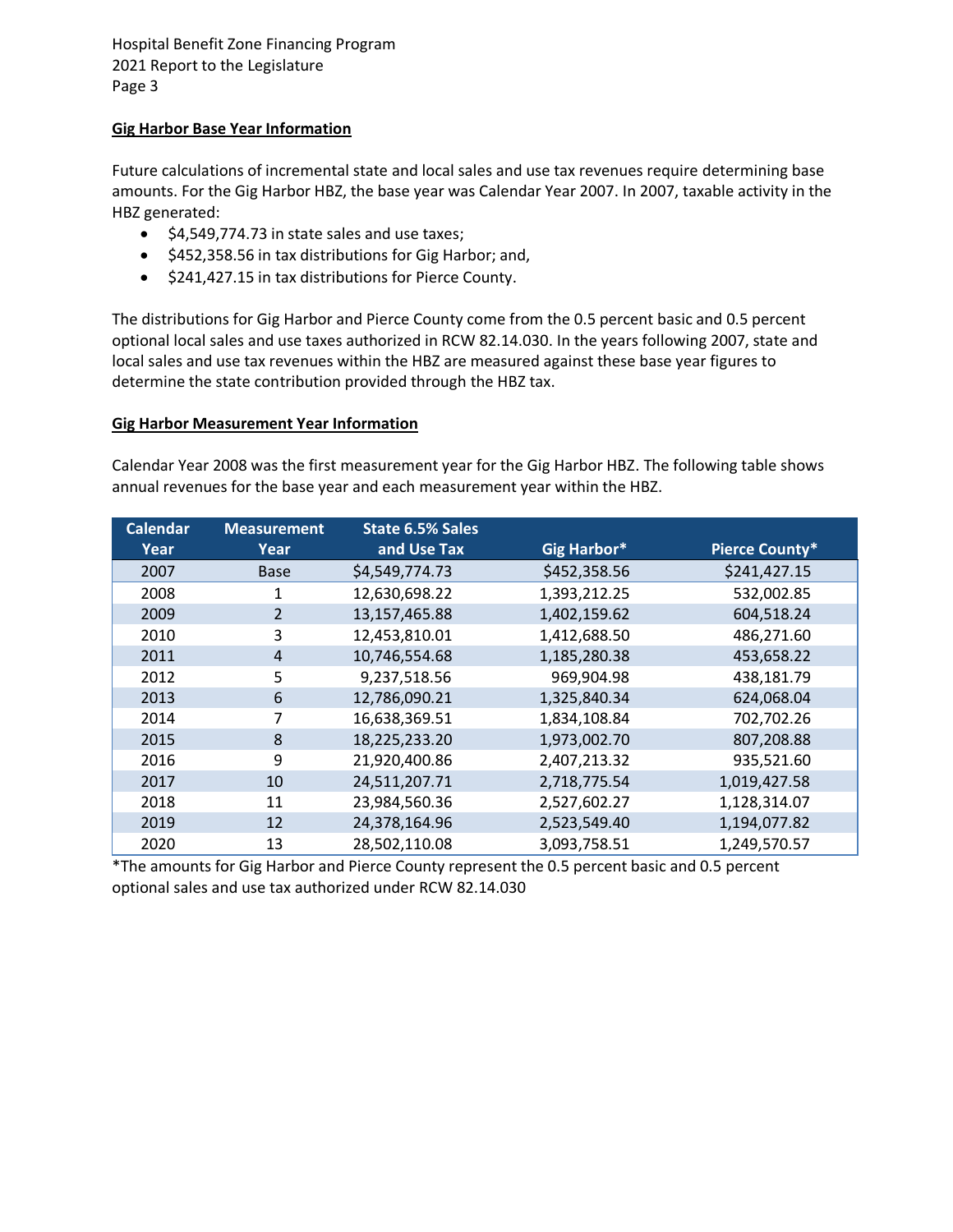The following table shows the increase in measurement year revenues within the HBZ compared to base year revenues.

|                 |                    | <b>State</b>       | <b>Gig Harbor</b>  | <b>Pierce County</b> |
|-----------------|--------------------|--------------------|--------------------|----------------------|
| <b>Calendar</b> | <b>Measurement</b> | <b>Incremental</b> | <b>Incremental</b> | <b>Incremental</b>   |
| Year            | Year               | <b>Revenue</b>     | <b>Revenue</b>     | <b>Revenue</b>       |
| 2008            | 1                  | \$8,080,923.49     | \$940,853.69       | \$290,575.70         |
| 2009            | 2                  | 8,607,691.15       | 949,801.06         | 363,091.09           |
| 2010            | 3                  | 7,904,035.28       | 960,329.94         | 244,844.45           |
| 2011            | 4                  | 6,196,779.95       | 732,921.82         | 212,231.07           |
| 2012            | 5                  | 4,687,743.83       | 517,546.42         | 196,754.64           |
| 2013            | 6                  | 8,236,315.48       | 873,481.78         | 382,640,89           |
| 2014            | 7                  | 12,088,594.78      | 1,381,750.28       | 461,275.11           |
| 2015            | 8                  | 13,675,458.47      | 1,520,644.14       | 565,781.73           |
| 2016            | 9                  | 17,370,626.13      | 1,954,854.76       | 694,094.45           |
| 2017            | 10                 | 19,961,432.98      | 2,266,416.98       | 778,000.43           |
| 2018            | 11                 | 19,434,785.63      | 2,081,333.44       | 886,886.92           |
| 2019            | 12                 | 19,828,390.23      | 2,071,190.84       | 952,650.67           |
| 2020            | 13                 | 23,952,335.35      | 2,641,399.95       | 1,008,143.42         |

## **Program Results**

RCW 82.14.470 requires reporting of the following information:

- The tax allocation revenues, the HBZ tax revenues (taxes under RCW 82.14.465), the local public sources received by the local government during the preceding calendar year, and a summary of how these revenues were expended;
- The businesses known to local governments that have located within the HBZ as a result of the public improvements undertaken by the local government and financed in whole or part with HBZ financing (see attached list); and,
- A list of public improvements undertaken by the local government and financed in whole or in part with HBZ financing and a summary of the report submitted by participating local governments.

The earliest Gig Harbor could have imposed the HBZ tax was July 1, 2009. Gig Harbor imposed the HBZ tax on July 1, 2011, at a rate of 0.6 percent.

Local governments are required to submit a report to the Department of Revenue and the State Auditor by March 1 of each year for activity occurring during the preceding calendar year. Based on those reports, Gig Harbor received \$1,715,683.72 from the HBZ tax in Calendar Year 2011, \$2,284,316.28 from the HBZ tax in Calendar Year 2012 and \$2 million from the HBZ tax in Calendar Years 2013 through 2020. The HBZ tax is limited to \$2 million per *fiscal year* for each qualifying local government. Gig Harbor has received the full \$2 million in revenue from the HBZ tax for Fiscal Years 2012 through 2021. In total, Gig Harbor has received \$20 million from the HBZ tax through December 31, 2020.

In 2020, Gig Harbor reported over \$1.1 million in local funds dedicated for development in the HBZ. HBZ tax revenues funded roadway improvements to Harborview and Burnham Drives and landscaping improvements to Hill Drive in 2020.

\*\*After the slight decline in the state benefit in 2018, the Gig Harbor HBZ rebounded and had a state benefit near the 2017 amount. In 2020, the state benefit increased by over \$4 million. In summary, the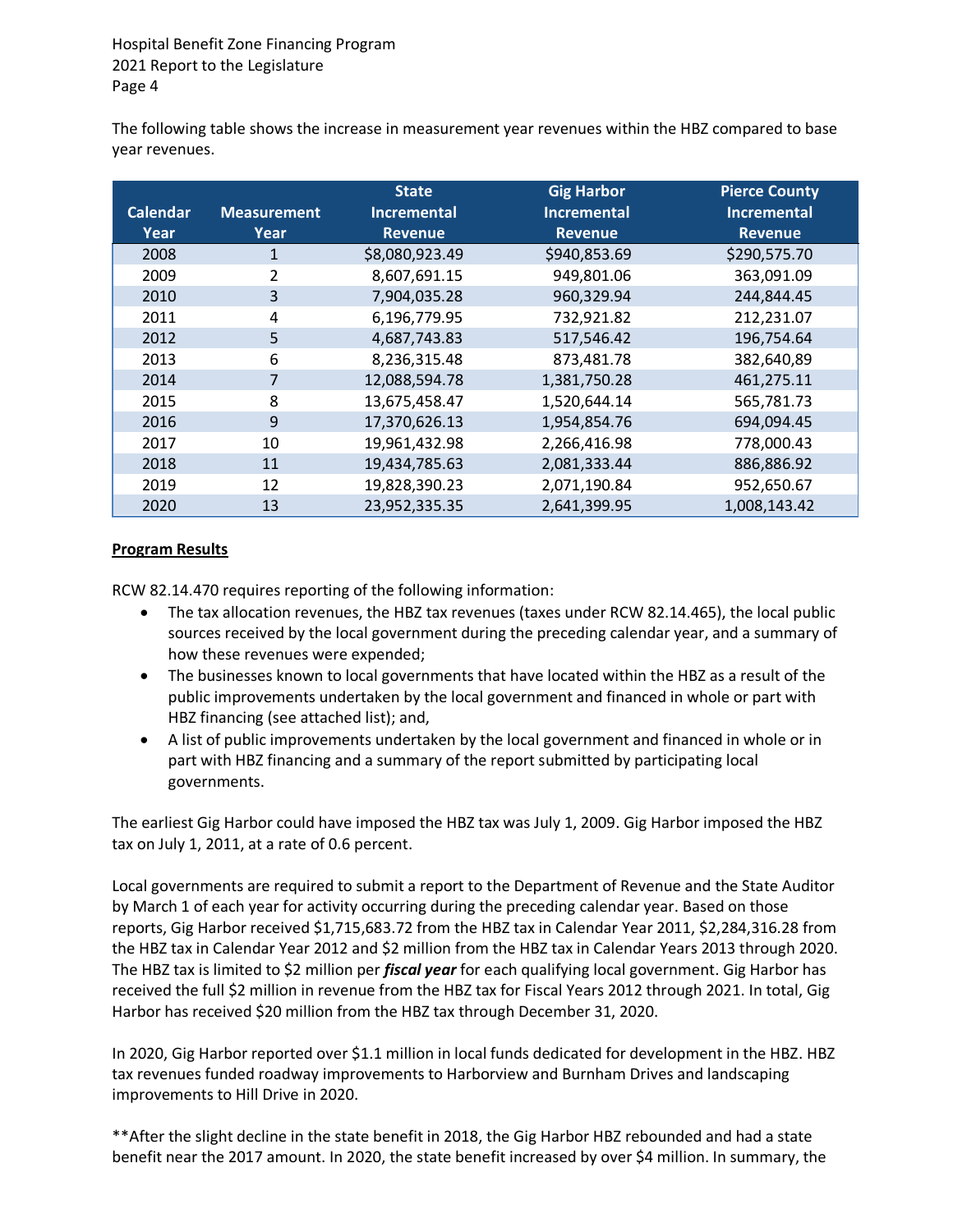Gig Harbor HBZ created over \$28.5 million in state benefit over 13 years. Gig Harbor received \$2 million from the HBZ tax in Calendar Year 2020.

In 2020, the HBZ in Gig Harbor contained the 93 businesses listed on the following pages.

| 2020 - New Businesses Located Within Gig Harbor Hospital Benefit Zone |                           |  |
|-----------------------------------------------------------------------|---------------------------|--|
| <b>Firm Name</b>                                                      | <b>Physical Address</b>   |  |
| <b>SCRUBBLES AND COMPANY</b>                                          | 2224 87TH STREET CT NW    |  |
| REDBOX AUTOMATED RETAIL, LLC                                          | 8918 PRENTICE AVE         |  |
| WELLS, ASHLEY PAIGE                                                   | 3507 ROSS AVE             |  |
| RALSTON, LORRAINE MARCA                                               | 4101 HARBORVIEW DR        |  |
| SELLEN CONSTRUCTION CO., INC.                                         | 3808 HARBORVIEW DR        |  |
| <b>LAIRD PHYSICIAN SERVICES PLLC</b>                                  | 5801 108TH ST             |  |
| LANGLOW, NICOLE DANIELLE                                              | 9142 28TH AVENUE CT NW    |  |
| THE DELTA RESOURCE GROUP, LLC                                         | 3417 HARBORVIEW DR        |  |
| 206 WAYS LLC                                                          | 11505 BURNHAM DR          |  |
| DRUKER, MARLENE                                                       | 9014 PEACOCK HILL AVE     |  |
| <b>CHUTES 'N LADDERS LLC</b>                                          | 9803 44TH AVE NW          |  |
| ANDRADE'S, INC.                                                       | 12913 43RD AVENUE CT NW   |  |
| <b>BRENNER, MICHELLE N</b>                                            | 10796 MERCURY LN          |  |
| HARBOR FAMILY LAW GROUP, INC.                                         | 9017 PEACOCK HILL AVE     |  |
| OCCUPATIONAL YOGA THERAPY LLC                                         | 10484 SENTINEL DR         |  |
| <b>GREGOR, JARISA NICOLLE</b>                                         | 11515 BURNHAM DR          |  |
| MITCHELL, KATHE                                                       | 9120 WOODWORTH AVE        |  |
| HARBOR CUSTOM DEVELOPMENT, INC.                                       | 3811 101ST STREET CT      |  |
| M2 RESOURCE CONSULTING, INC.                                          | 11400 OLYMPUS WAY         |  |
| ORIENMA EDUCATION LLC                                                 | 3226 HARBORVIEW DR        |  |
| <b>GURLEY, RUSS ROY</b>                                               | 11841 ARROWHEAD DR        |  |
| HARBOR CROSS CONSTRUCTION, INC.                                       | 11515 BURNHAM DR          |  |
| TACOMA SCREW PRODUCTS, INC.                                           | 11515 BURNHAM DR          |  |
| SUMMIT HOME REAL ESTATE LLC                                           | 10602 78TH AVE NW         |  |
| <b>COSTA RICA BEAUTY, LLC</b>                                         | 9301 N HARBORVIEW DR      |  |
| <b>GULLICKSON, BROOK LYN</b>                                          | 2326 83RD ST NW           |  |
| BJ'S OFF-ROAD, INC                                                    | 4310 NORTH FOXGLOVE DR NW |  |
| <b>RESTORE, LLC</b>                                                   | 9829 PEACOCK HILL AVE     |  |
| COBA CONSTRUCTION, LLC                                                | 11468 PACIFIC AVE         |  |
| <b>BLASDEL ENTERPRISE LLC</b>                                         | 11505 BURNHAM DR          |  |
| BENTSEN REGULATORY AND CLINICALS CONSULTING LLC                       | 4221 HARBORVIEW DR        |  |
| LIBERTY NW, LLC                                                       | 11505 BURNHAM DR          |  |
| 1522.COM, INC.                                                        | 8811 N HARBORVIEW DR      |  |
| JONES, SYLWIA DOBROMILA                                               | 6422 144TH ST NW          |  |
| JP MORGAN CHASE BANK, N.A.                                            | 5420 143RD STREET CT NW   |  |
| KAS TRAVEL DESIGN, LLC                                                | 9126 PRENTICE AVE         |  |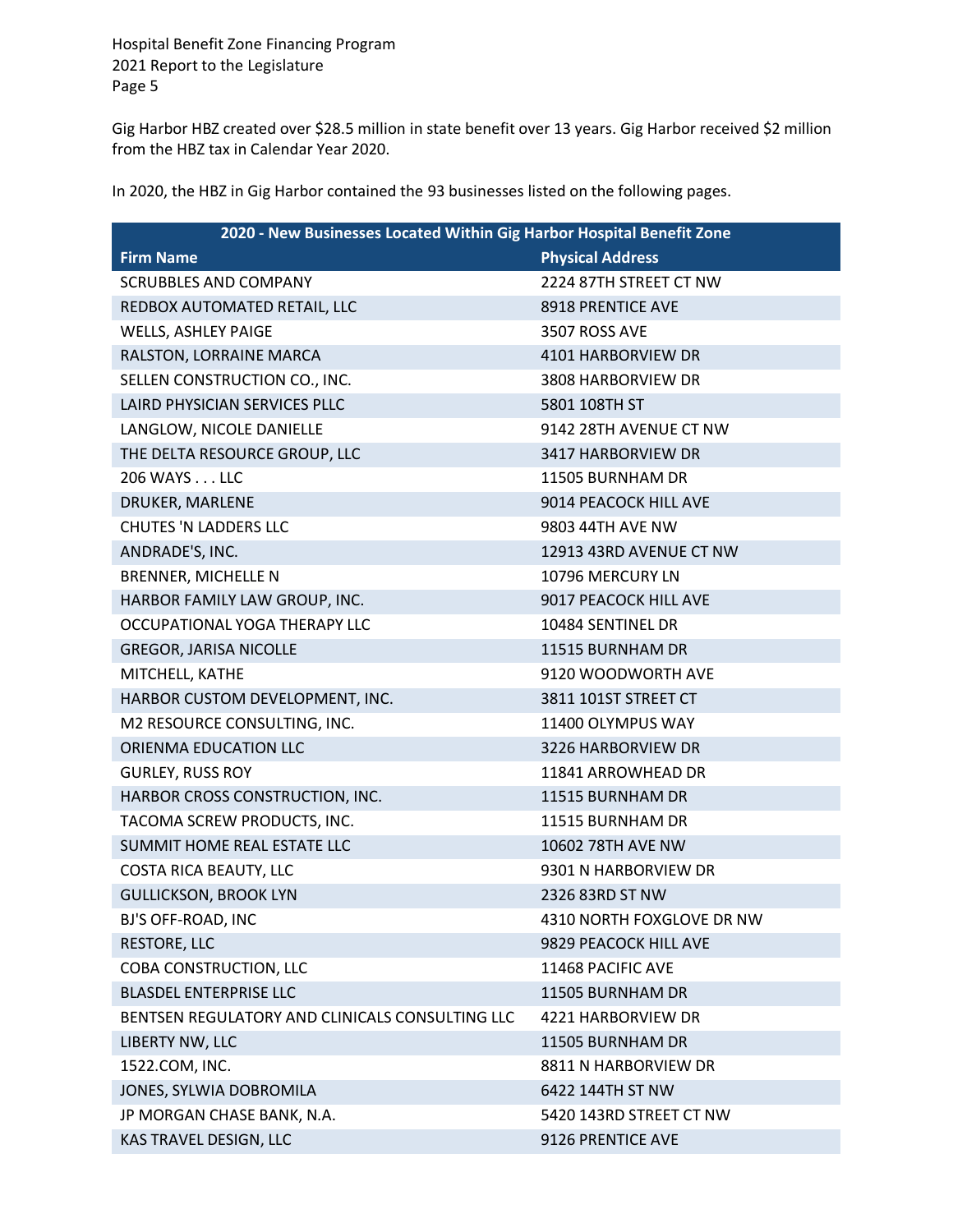| <b>Firm Name</b>                                                        | <b>Physical Address</b> |
|-------------------------------------------------------------------------|-------------------------|
| THE HARBOR PEARL, LLC                                                   | 11554 ARROWHEAD DR      |
| COLLISION SERVICE REPAIR CENTER, INC.                                   | 8822 N HARBORVIEW DR    |
| EVERGREEN SECURITY SPECIALISTS, L.L.C.                                  | 11515 BURNHAM DR        |
| HOME DEPOT U.S.A., INC.                                                 | 3818 MOUNTAINVIEW PL    |
| WHITE, LAWRENCE PATRICK                                                 | 3976 SAWTOOTH CT        |
| <b>WASHINGTON WATER SERVICE COMPANY</b>                                 | 10421 BURNHAM DR        |
| THE WEATHERED COTTAGE LLC                                               | 11407 66TH AVE          |
| ELEGANCE AESTHETICS, PLLC                                               | 11371 KINGLET LN        |
| FRANCISCAN MEDICAL GROUP                                                | 4949 BORGEN BLVD        |
| FRANCISCAN MEDICAL GROUP                                                | 8824 N HARBORVIEW DR    |
| FRANCISCAN MEDICAL GROUP                                                | 5120 LEON LN NW         |
| HENDERSON BAY CONSTRUCTION, INC.                                        | 3815 VERNHARDSON ST     |
| THE MATTRESS STORE LLC                                                  | 3417 HARBORVIEW DR      |
| <b>FRANCISCAN MEDICAL GROUP</b>                                         | 3308 HARBORVIEW DR      |
| FRANCISCAN MEDICAL GROUP                                                | 4012 ATHENA CT          |
| FRANCISCAN MEDICAL GROUP                                                | 8805 N HARBORVIEW DR    |
| FRANCISCAN MEDICAL GROUP                                                | 12027 45TH AVENUE CT NW |
| FRANCISCAN MEDICAL GROUP                                                | 3226 HARBORVIEW DR      |
| FRANCISCAN MEDICAL GROUP                                                | 9820 HARBORVIEW PL      |
| CEDARLAND GROUP, LLC                                                    | 3615 HARBORVIEW DR      |
| ONE STOP RENOVATION NETWORK LLC                                         | 4072 SAWTOOTH CT        |
| BOMAN, ROBERT ALAN                                                      | 3504 ROSS AVE           |
| <b>CONTOUR ENGINEERING LLC</b>                                          | 3306 HARBORVIEW DR      |
| <b>TARGET CORPORATION</b>                                               | 4234 OVERLOOK CT        |
| <b>FRANCISCAN HEALTH SYSTEM</b>                                         | 6303 147TH STREET CT NW |
| <b>BG RETAIL, LLC</b>                                                   | 11330 51ST AVE NW       |
| <b>ILCGH</b>                                                            | 14205 51ST AVE NW       |
| <b>TURNBULL, TESSA</b>                                                  | 9323 PEACOCK HILL AVE   |
| PENINSULA ART LEAGUE                                                    | 9510 MILTON AVE         |
| CASCADE BUILDING ENVELOPE SOLUTIONS, LLC                                | 11106 61ST AVE          |
| WILD ROOTS WELLNESS, NFP                                                | 1315 115TH STREET CT NW |
| CTC ENTERPRISE VENTURES CORPORATION                                     | 11511 CANTERWOOD BLVD   |
| <b>KLADE, LOIRE</b>                                                     | 9422 RANDALL DR         |
| PAUL HAUGEN CONSTRUCTION LLC                                            | 3705 114TH ST NW        |
| PANDA EXPRESS, INC.                                                     | 11010 HARBOR HILL DR    |
| FLONES GONZALEZ, JULIE ANNE                                             | 714 130TH STREET CT NW  |
| LADIES AUXILIARY TO THE FRATERNAL ORDER OF EAGLES,<br><b>AERIE 2809</b> | 7316 82ND STREET CT NW  |
| DEMOTT, DANIELLE                                                        | 5110 N FOXGLOVE DR NW   |
| NANCY'S LONGARM QUILTING LLC                                            | 10692 ROCKY PEAK PL     |
| CRESCENT VALLEY PLUMBING, LLC                                           | 10648 ROCKY PEAK PL     |